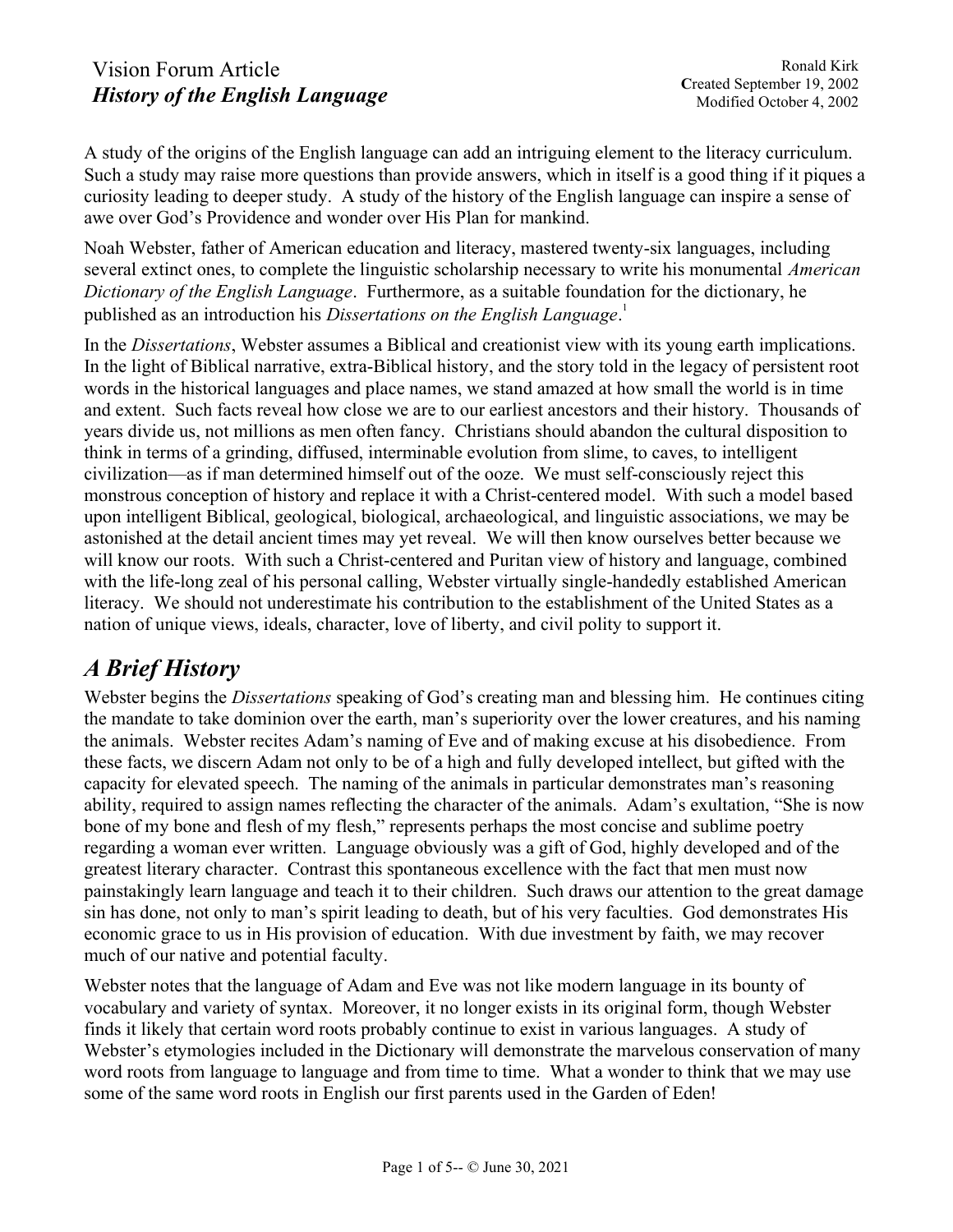Webster observes that the ancient German tradition maintained a corrupted history of the Great Flood, and of Noah and his sons. Here, we observe Webster's due deference and regard to the centrality of the Scriptures in his understanding and correction of his subject.

Noah's children Shem, Ham and Japheth settled the great plain north and west of the Persian Gulf. The Tower of Babel rose as a monument to man's rebellion before God. God had commanded dispersion over the earth. Rather than obey God, men under the strong man Nimrod apparently attempted to recreate the wicked monolithic and powerful dictatorship of the Antediluvian world. All men spoke the same language. In order to confound the humanistic and imperialistic conspiracy, God confounded the language of men, causing them to disperse and form the beginning of nations. What a powerful effect language imposes on a culture! Christians should be aware that the use of language lies intimately tied to real character and accomplishment. Every language particularly expresses its religious view. Language excellence in thought and expression should rule Christian communication. Such a view of language drove Webster's career.

God's imposed confusion formed several radical languages of equal antiquity. Language quickly further diverged from them. In Webster's day, many Christians preferred to think of English as a legacy of the Hebrew and that Hebrew was the original language. At that time, ancient Hebrew writings were the oldest known by several centuries, contributing to the misconception. Webster notes that Abraham must have spoken Chaldean and that Hebrew was thus a derivative of it, as linguistic patterns confirm. The use of the same words demonstrates their common origin in the single original language of Babel, which Webster believed to be Chaldean. Indeed, the Celtic and Teutonic languages of Western Europe share many common roots with the derivative Middle Eastern Semitic languages. Webster thus concludes that the European languages shared a common origin with the pre-Tower of Babel Chaldean. Furthermore, ancient Greek shared so many common roots with the languages of Western Europe that Webster concludes a common origin among them.

Nations naturally grew out of family oriented communities, which in turn, grew into extended racial associations. Some members would leave the community to form a new one. Thus, they would take their family language with them. However, over time their tongue would again diverge from its parent due to isolation and the local character of its people. In this way, one language would become many. So many words in Greek, Latin, Gaelic, and English suggest commonality with the ancient Persian, that once more, Webster finds a common origin there. Indeed, Webster concludes that the after the Tower of Babel, the Japhetic race migrated to Persia and thence to Europe and western and northern Asia, while the majority of the Japhetic people remained in Persia. Some migrated to India. The Hindu language also shares in its Sanskrit original a common ancestor with the European languages.

From Persia, the ancestors of the Greeks and Romans went west and south to the Mediterranean, while the Celts and Teutons pushed farther north and west. The Celts more quickly reached the westernmost parts of Europe. Celtic tribes inhabited the Danish peninsula, Southern France, and the British Isles. The Welsh, known as the descendents of the Ancient Britons (of King Arthur legend), share a linguistic root with the Celts of ancient Denmark.

Greek and Latin, among the European languages, were the first to produce literature, in conjunction with their cultural development. Modern Italian, Spanish, and French largely developed from Latin. The Roman Empire imposed this linguistic character upon the Romance countries. Webster reckons that about nine tenths of the words of these languages reveal a Latin origin.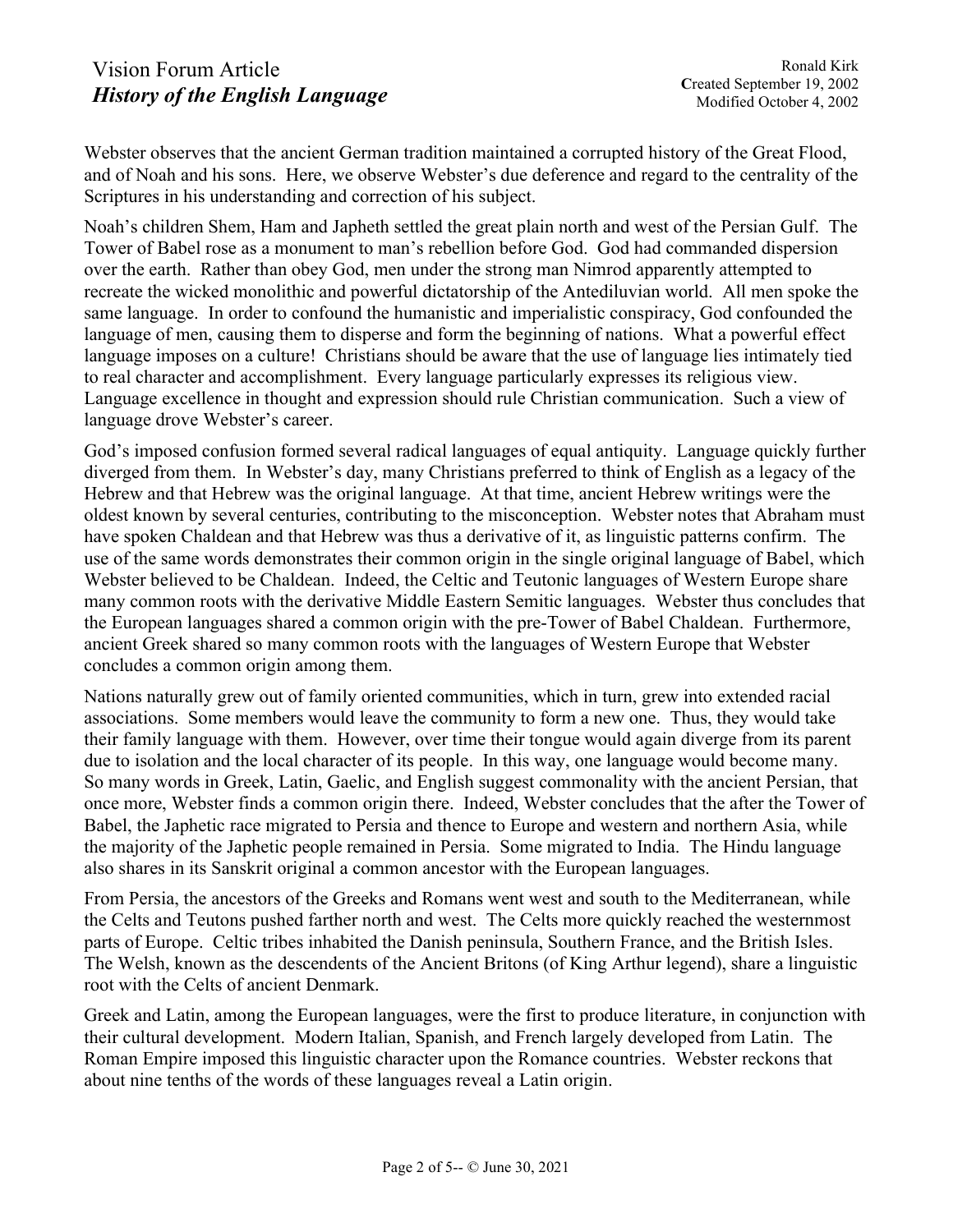The languages of Northern Europe—German, Dutch, Anglo-Saxon, Danish and Swedish—are Teutonic in origin and closely akin, sharing many roots.

Julius established Rome on the British Isle, but never absolutely conquered or subdued its fierce people. Evidence exists, however, that the gospel did quickly conquer the Britons. After the fall of the Roman Empire, the Scots and Picts, always annoying during the Roman occupation, earnestly tormented the Britons. Not even the great wall built by the Roman General Hadrian withstood the wild northern Celts. The Britons paid the Saxon brothers Henigist and Horsa to protect them. The Angles and Saxons thought the Island so attractive, they brutally conquered the Christianized natives. Indeed, the Britons fought valiantly, but the Saxons almost annihilated them in the south, a small remnant taking refuge in Cornwall and Wales. The fall of King Arthur's Camelot mythologically represents this conquest. The Angles and Saxons emigrated en mass, the Angles apparently in entirety, to settle what became known as England. In other parts of England, many Britons remained and intermarried with the Anglo-Saxons. English is thus mainly Anglo-Saxon, but with many Celtic words. After about a hundred and fifty years, Pope Gregory the Great sent Augustine to England, successfully evangelizing the Anglo-Saxons. Though Webster neglects these facts in his Dissertations, they are nonetheless important as they reveal the providence of God in building the character of the people who would become the English nation. Later, the Vikings, or Danes, plagued Christian England. After a long fought war, King Alfred the Great vanquished the Danish general Guthrun. Alfred's generals recommended burning the castle and annihilating the vicious and ruthless enemy. Rather, Alfred invited his fallen foe to become Christians and settle as neighbors in England. They did so. Thus, the Scandinavian language came to infuse the English.

The Norman French imposed the last major impact on the English language when William the Conqueror successfully invaded the land. Though Christian, England had remained rude and backward in its culture by European standards. England's pattern of local self-government and personal liberty, with its lack of European-style civil order, annoyed the thoroughly Romanized Duke William. He believed himself to be a kind of feudal father, called to bring order to English chaos. William brutally conquered England, destroying everyone who resisted, and imposed everything French (and supposedly civilized) upon the people, including language. While William intended to eradicate the English language, he did not reckon with the stout and patriotic character of the English people. Walter Scott's Ivanhoe wonderfully treats in idealistic fashion the beginning of Christian reconciliation between the Norman and the English people in the thirteenth century. By the reign of Edward III, English patriotism had restored English as the official language, as well as the love of everything English. Nonetheless, a French legacy remained. The English people were in the end perhaps more refined. Certainly, the Norman French language made its permanent mark.

As Latin and Greek terms came into common use in scientific writing, English continued to be enriched. Innovation with foreign language in imaginative literature and in the mass media adds to expansion of the English language.

English then consists primarily of Saxon and Danish, and then in decreasing order of significance, Celtic, old Norman French, Latin, modern French, and Greek. The history of the English language is as varied and changed as history itself. As Webster predicts, English continues so to change. He welcomed the introduction of intelligent scientific terms as knowledge expands. He thought less of clever literary innovation for the sake of amusement, as such would muddy the clear historical meaning of words. Webster, though he lamented the decline of the English language in his own time and worked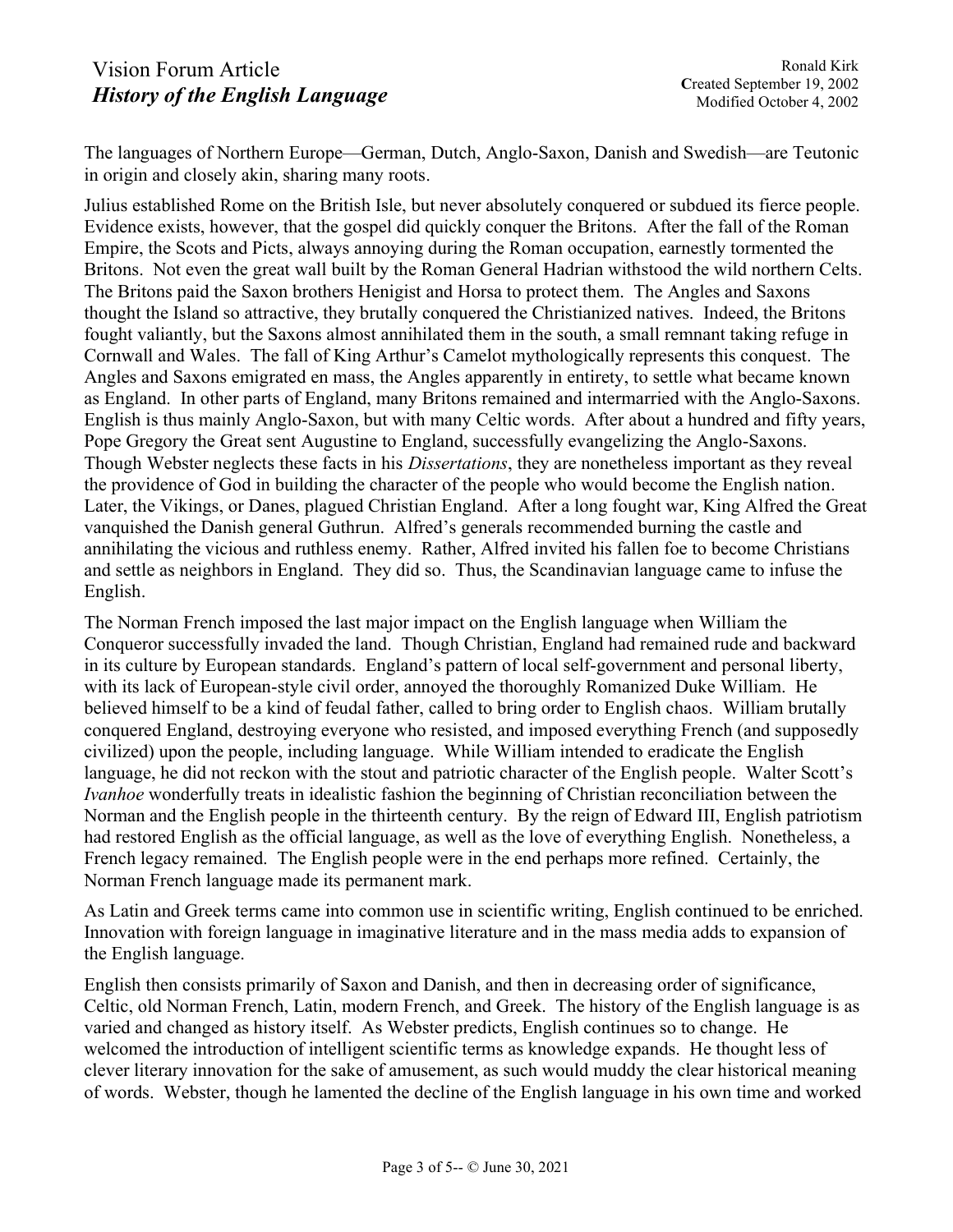hard to correct it, surely did not foresee the damage which youth-cult slang would some day inflict. Ironically, this damage occurs with the complicity of the linguistic experts, who routinely accept the debased innovations almost without question. Continued maintenance and growth in the utility, literary, quality, beauty, grace, and power of the English language will depend upon its good stewardship.

# A Sense of Providence

The history of the English language may provoke a sense of awe when viewed in the light of Providence. English, in its complex history, shares a linguistic heritage with the four great Biblical world empires spoken of by the prophet Daniel—Babylon, Persia, Greece, and Rome. English partially derives from the Greek and Roman. In turn, all three of these languages share a common heritage with the ancient Chaldean and Persian. If English shares a root with these ancient languages, so the Englishspeaking people also share a common history with those kingdoms. Moreover, the English dominion with its far-flung planting and America's present prominence suggests a commonality of *empire* with those ancient kingdoms. Though neither centralized nor authoritarian, the English dominion nonetheless has produced lasting impact on the whole world. English is the fourth greatest native language by population, exceeded only by Mandarin, Hindu, and Spanish. In 1998, 486 million people spoke English, ranking second only to Mandarin in total use. More people speak English as a second language than any other.<sup>2</sup> English is the language of international diplomacy and commerce. In a remarkable manner, the English-speaking people set the standard for civilized society. Native English speaking people populate nations representing perhaps some of the most Christian and free people, including the British Isles, Australia, Canada, and the United States. Although in a corrupted form, the American example began a movement toward liberty for the whole of the western world and with increasing influence on the East. Today, the entire world looks to English-speaking America as the best of friend or the worst of foes. Apparently, almost no one acts in world affairs without consideration of the United States, a power to reckon with. Truly, the English-speaking people, with their faith, have built yet a new world empire.

Whatever the ancient Biblical kingdoms had in common with English linguistically, their characters could not be more disparate. The ancient world kingdoms established themselves upon military conquest. Though superior to the savage earlier Asian kingdoms, conquest still meant subjugation. Rome incorporated native cultures into its empire, but only at the cost of a severe and ruthless rule of humanistic law. Liberty, in the Biblical sense, was unknown in the four world kingdoms. By contrast, England's Christian history left its benign imprint on every colonial expansion. English colonies planted frontier lands, bringing an ethical and economic civilization to previously undeveloped lands. English influence elevated the native people in many ways, not the least of which were civil liberty and justice. The English speaking colonies that adopted the English way, and its religion in particular, produced societies far superior to the Latin countries' colonization efforts. Rather than conquer or rule by mere might, the English-speaking people held as their goal building new, thriving and permanent communities. It is important to remember that England and the English-speaking peoples were once as backward and savage as any people were. Only God must receive the glory for His Providence. The difference is Christ and no other.

One of the most astounding results of English colonization, particularly in America, is the development of the non-racial nation. The United States as a Christian nation seems at least an exemplary fulfillment of the prophecy that those who were not a people would become a people (1 Peter 2:10). In the United States, at least originally, the Biblical principles of righteousness and liberty in Christ distinguished the